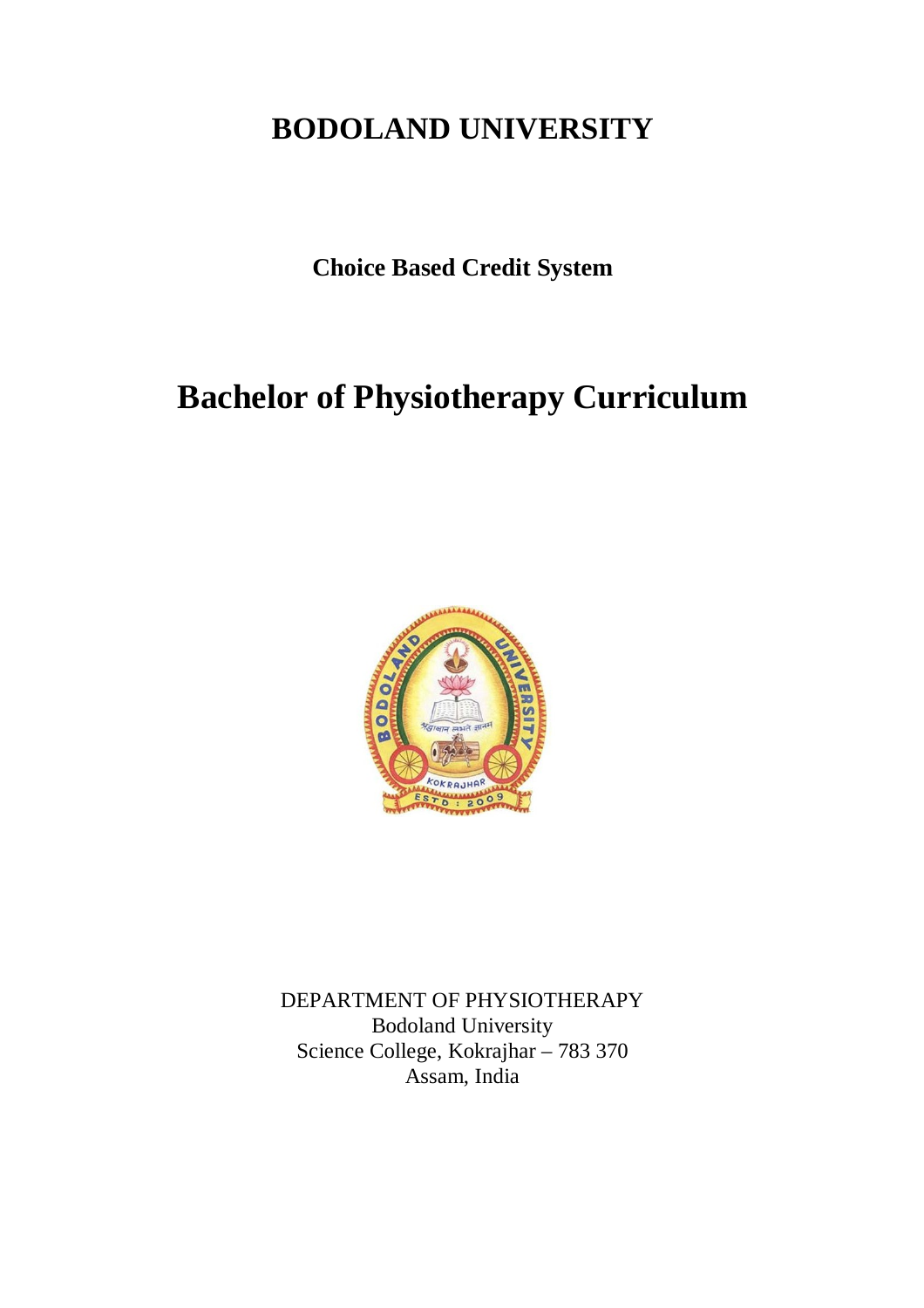# *FIRST SEMESTER (0-6 MONTHS)*

|                              |                                                             | <b>TEACHING SCHEME</b> |                  |               |                               |
|------------------------------|-------------------------------------------------------------|------------------------|------------------|---------------|-------------------------------|
| <b>COURSE</b><br><b>CODE</b> | <b>COURSE TITLE</b>                                         | <b>CONTACT HOURS</b>   |                  | <b>CREDIT</b> |                               |
|                              |                                                             | <b>THEORY</b>          | <b>PRACTICAL</b> | $L+T+P$       | <b>TOTAL</b><br><b>CREDIT</b> |
| <b>PT01</b>                  | <b>C1: HUMAN ANATOMY I</b>                                  | 60                     | 90               | $4+0+6$       | 10                            |
| <b>PT02</b>                  | <b>C2: HUMAN PHYSIOLOGY I</b>                               | 75                     | 45               | $5+0+3$       | 8                             |
| <b>PT03</b>                  | <b>C3: BIOCHEMISTRY</b>                                     | 60                     |                  | $4 + 0 + 0$   | 4                             |
| <b>PT04</b>                  | <b>C4: SOCIOLOGY</b>                                        | 60                     |                  | $4+0+0$       | 4                             |
| <b>PE01</b>                  | <b>DSE-1: HEALTHCARE DELIVERY</b><br><b>SYSTEM IN INDIA</b> | 30                     |                  | $2+0+0$       | $\overline{2}$                |
| <b>PE02</b>                  | DSE-2: MEDICAL/<br>PHYSIOTHERAPY LAW AND<br><b>ETHICS</b>   | 30                     |                  | $2+0+0$       | $\mathbf{2}$                  |
| <b>PA01</b>                  | <b>AECC-1: ENGLISH</b><br><b>COMMUNICATION</b>              | 30                     |                  | $2+0+0$       | $\overline{2}$                |
|                              | <b>TOTAL</b>                                                | 345                    | 135              |               | 32                            |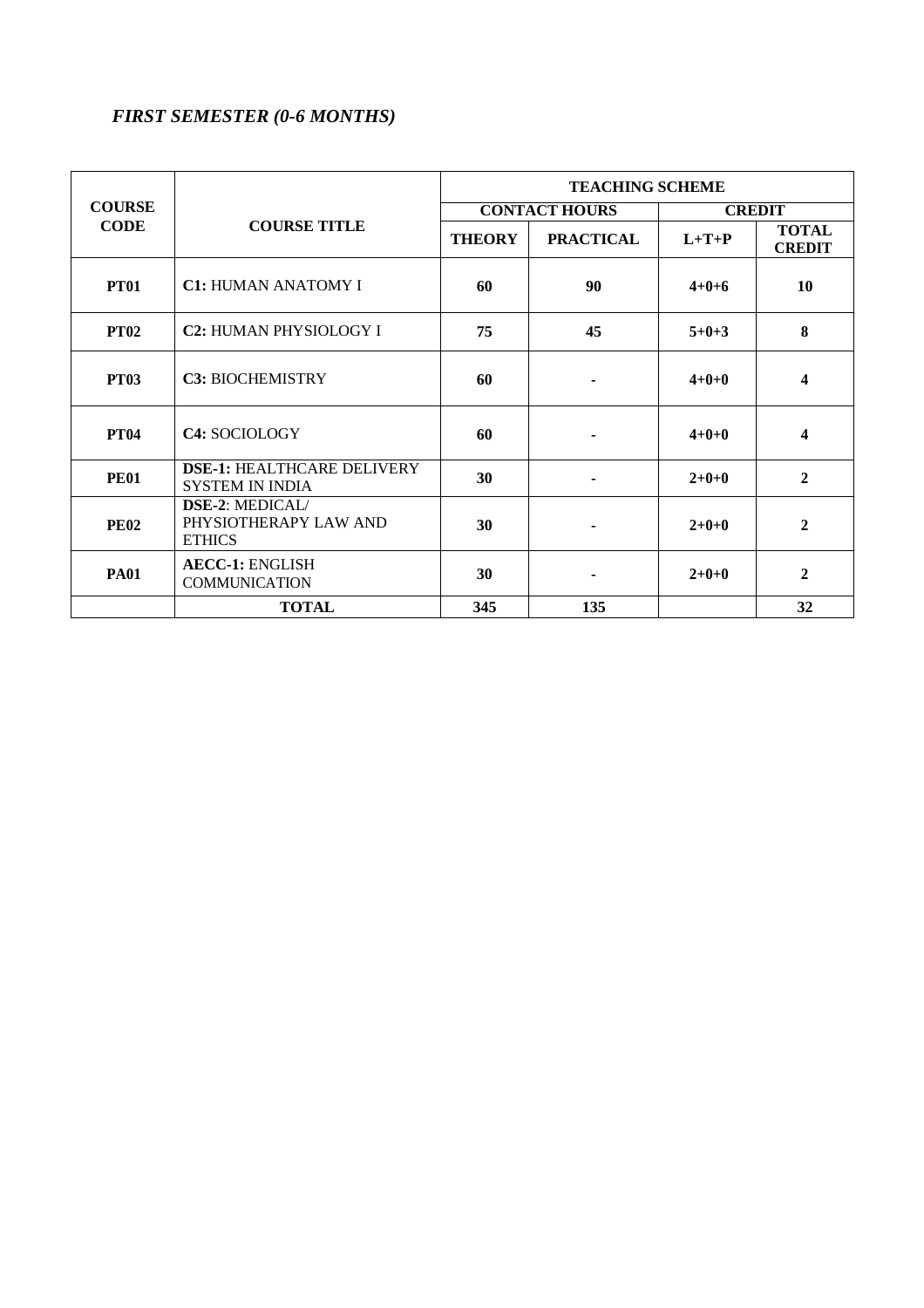### **C 1: HUMAN ANATOMY I (Credits: Theory-04, Practicals-06)**

### **SUBJECT DESCRIPTION** –

It is designed to provide students with the working knowledge of the structure of the human body which is essential foundation for their clinical studies. In this subject, the student will learn about the identification of all gross anatomical structures. The focus of the course is indepth study and analysis of the regional and systemic organization of the body. Particular emphasis will be placed on description of musculoskeletal anatomy which includes bones, joints, muscles, cardiovascular system and respiratory system, as these are related to the application of physiotherapy in patients.

# **THEORY [60hrs.]**

- 1. Histology [5hrs.]
	- General Histology, study of the basic tissues of the body; Microscope, Cell, Epithelium, Connective Tissue, Cartilage, Bone, Muscular tissue, Nerve Tissue – TS & LS, Circulatory system – large sized artery, medium sized artery, large sized vein
	- Lymphoid tissue
	- Skin and its appendages.
- 2. Embryology [15hrs.]
	- Ovum, Spermatozoa, fertilization and formation of the Germ layers and their derivations.
	- Neural tube, brain vessels and spinal cord,
	- Development of brain and brain stem structures
- 3. Regional Anatomy [30 hrs.]
	- Thorax<sup>·</sup>
		- i. Cardio Vascular System Mediastinum: Divisions and contents Pericardium: Thoracic Wall: position, shape and parts of the heart; conducting System; blood Supply and nerve supply of the heart; names of the blood vessels and their distribution in the body – region wise.
		- ii. Respiratory system Outline of respiratory passages: Pleura and lungs: position, parts, relations, blood supply and nerve supply; Lungs – emphasize on Broncho pulmonary segments.
		- iii. Diaphragm: Origin, insertion, nerve supply and action, openings in the diaphragm.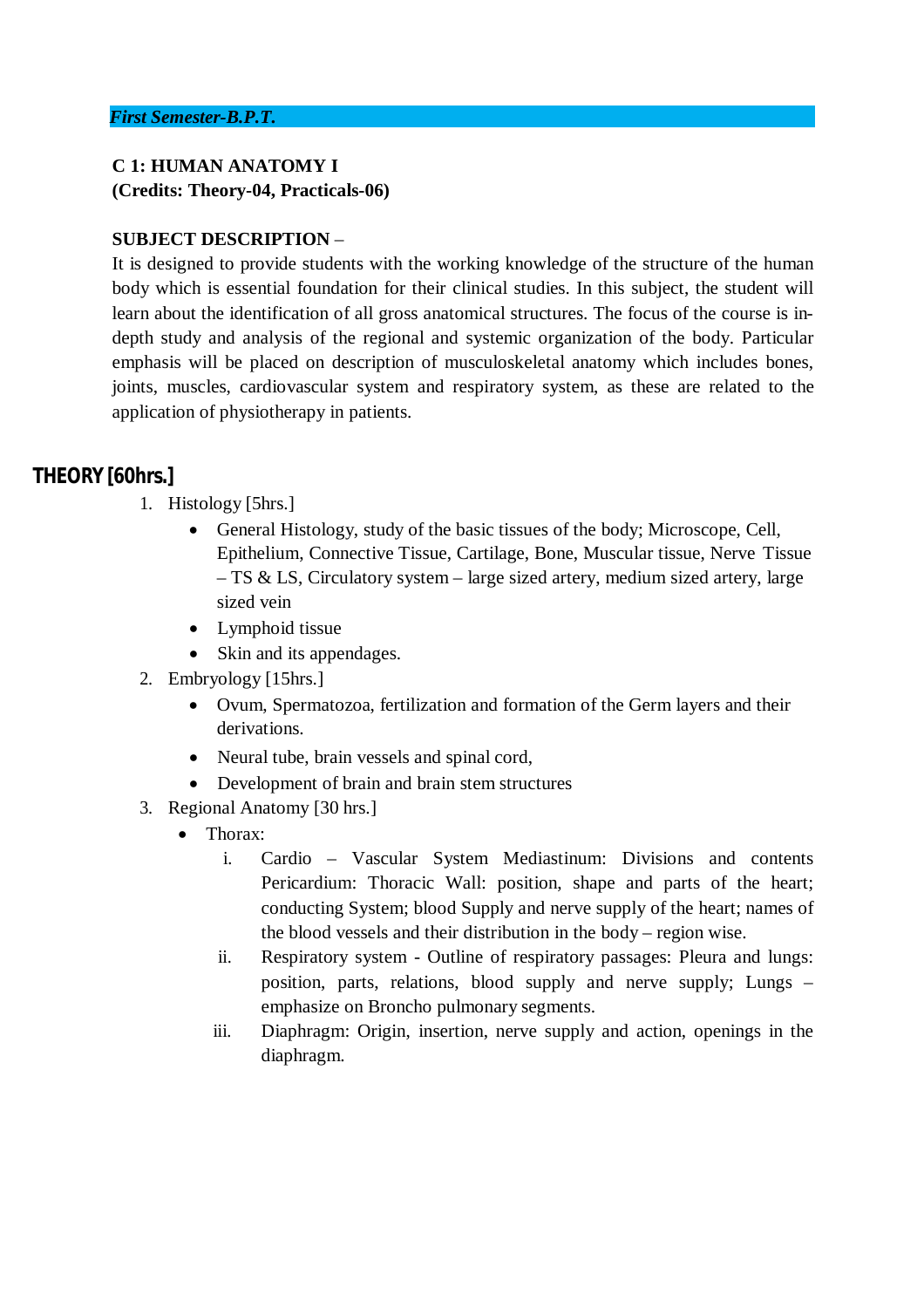- Abdomen:
	- i. Large blood vessels of the gut.
	- ii. Location, size, shape, features, blood supply, nerve supply and functions of the following: stomach, liver, spleen, pancreas, kidney, urinary bladder, intestines, gall bladder.
- Pelvis:
- i. Position, shape, size, features, blood supply and nerve supply of the male and female reproductive system.
- 4. Endocrine glands: [10 hrs.]
	- Position, shape, size, function, blood supply and nerve supply of the following glands: Hypothalamus and pituitary gland, thyroid glands.

# **PRACTICAL [90hrs.]**

List of Practical / Demonstrations

- Histology-Elementary tissue including surface Anatomy [20 hrs.]
- $\bullet$  Embryology-models, charts & X-rays[10Hrs]
- Demonstration of the muscles of the whole body and organs in thorax and abdomen in a cadaver [15hrs]
- Thorax including surface anatomy, abdominal muscles, joints[30Hrs]
- Surface making of the lung, pleura, fissures and lobes of lungs, heart, liver, spleen, Kidney, cranial nerves, spinal nerves and important blood vessels. [15 hrs.]

# **STUDENT LEARNING OUTCOMES/ OBJECTIVES:**

At the end of the semester the student will be able to:

- To understand the level of organization of the human body.
- To understand the topographical and functional anatomy of thorax and abdomen as well as functions of glands.
- To understand its application in practice of physiotherapy.

### *Recommended Textbook:*

- SNELL [Richard S], Clinical Anatomy for Medical students: Ed. 5. Little Brown and Company Boston. 1995, p898
- B.D Chaurasia's Human Anatomy Regional and Applied; Volume I, Volume II and Volume III.
- MOORIE [Keith L], Clinically Oriented Anatomy. Ed.3., Williams and Wilkins, Baltimore,1992, p917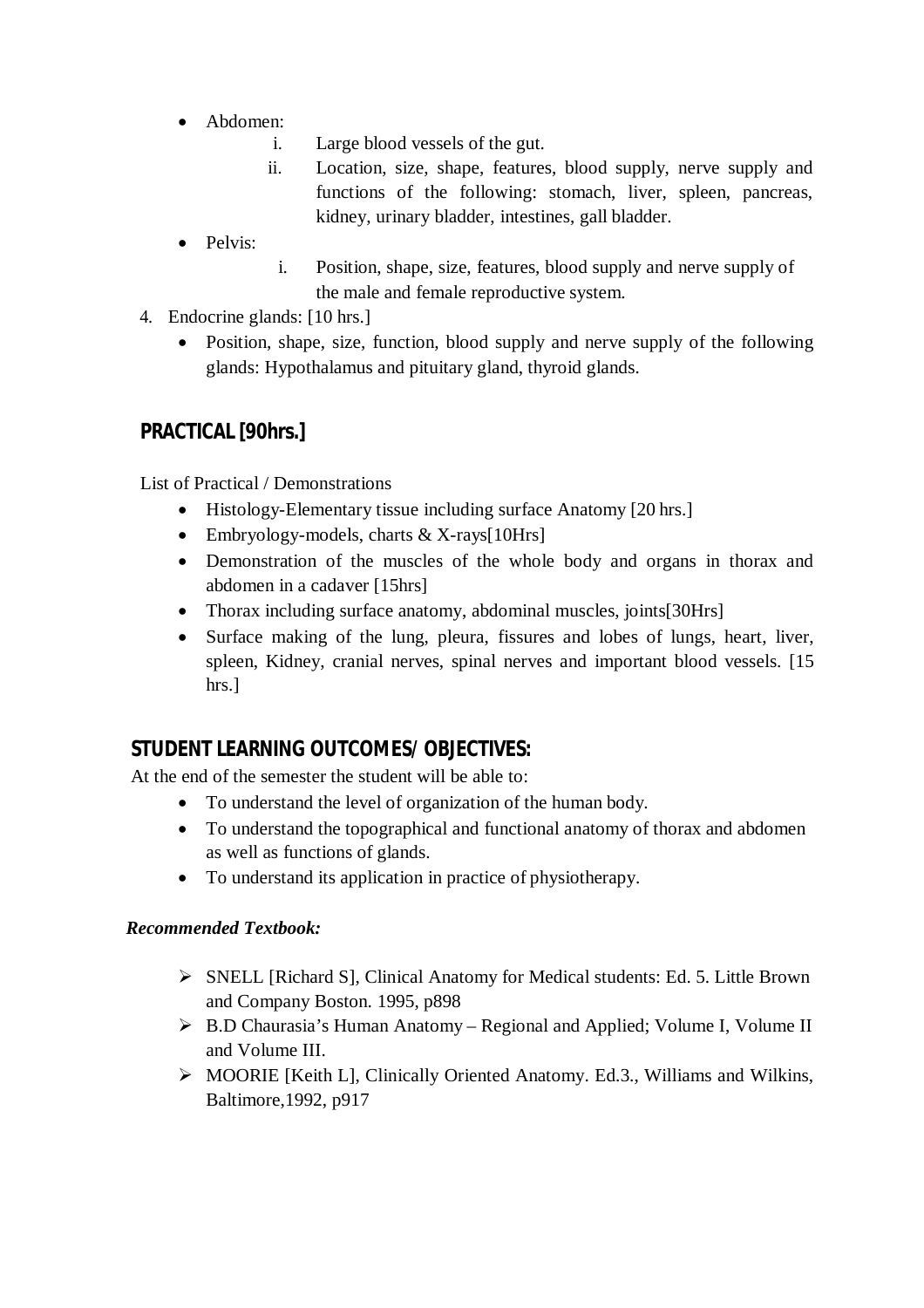- DATTA [A.K], Essentials of human Anatomy: Thorax and Abdomen Ed 2. Vol. I Current Book International, Calcutta 1994, p433
- DATTA [A.K], Essentials of human Head and Neck Ed 2. Vol. II, Current Book International, Calcutta 1995, p363
- SINGH [Inderbir], Text book of Anatomy with color atlas: Introduction, Osteology, Upper Extremity, Lower Extremity. Vol I. P Brothers, New Delhi 1996
- SINGH [Inderbir], Text book of Anatomy with color Atlas: Thorax and Abdomen. Vol II. JP Brothers, New Delhi 1996
- SING H [Inderbir], Text book of Anatomy with color Atlas: Head and Neck Central Nervous System. Vol III. JP Brothers, New Delhi 1996
- SINGH [Inderbir], Human Osteology. JP Brothers, New Delhi 1990,p191
- SINGH [Inderbir], Human Histology. JP Brothers, New Delhi 1990,p191
- SINGH [Inderbir], Human Embryology. JP Brothers, New Delhi 1990,p191

# **PRACTICALS**

- ROMANES [ G J], Cunningham manual of practical anatomy: upper and lower limb ed. 15Vol 1 Oxford Medical Publication, Oxford 1996, P263
- ROMANES [G J], Cunningham manual of practical anatomy : Thorax and abdomen ed15 Vol II Oxford Medical Publication, Oxford 1996, P298
- ▶ ROMANES [G J], Cunningham manual of practical anatomy : Head and Neck and Brain ed 15 Vol II Oxford Medical Publication, Oxford 1996, P346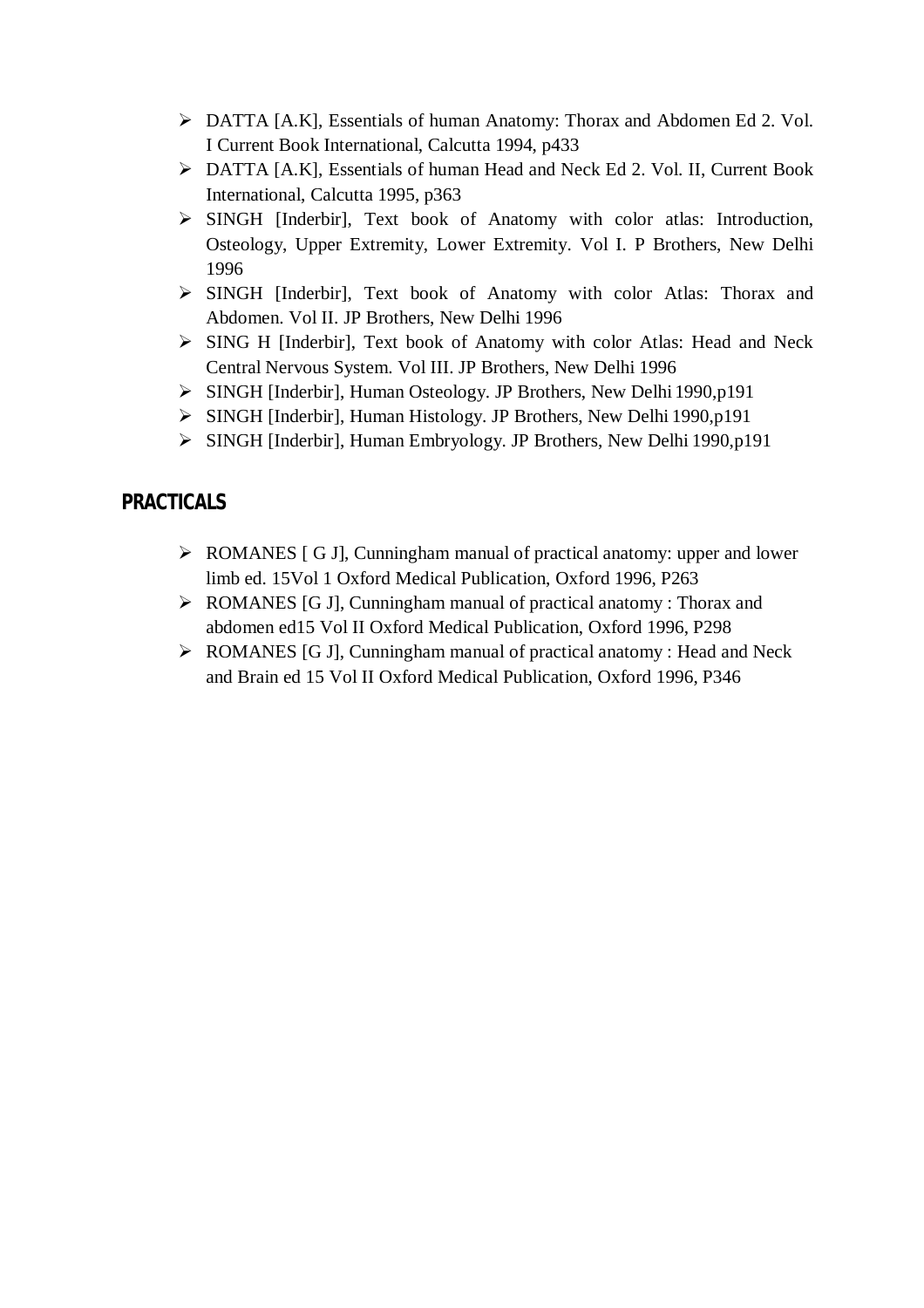### **C 2: HUMAN PHYSIOLOGY – I**

**(Credits: Theory-05, Practicals-03)**

### **SUBJECT DESCRIPTION** –

In this subject, the student will enhance in the basics of normal human physiology and indepth knowledge of fundamental reactions of living organisms, particularly in the human body with special emphasis on the functioning Cell, Blood, Nerve-Muscle Physiology, Cardiovascular, Respiratory, Digestive and Endocrine system.

### **THEORY [75 hrs.]**

- 1. General Physiology [2hrs.]
	- Cell: Morphology. Organelles: their structure and functions
	- Transport Mechanisms across the cell membrane
	- Body fluids: Distribution, composition.
- 2. Blood [10hrs.]
	- Introduction: Composition and functions of blood.
	- Plasma: Composition, formation, functions. Plasma proteins.
	- RBC: count and its variations. Erythropoiesis- stages, factors regulating. Reticulo-endothelial system (in brief) Hemoglobin –structure, function and derivatives Anemia (in detail), types of Jaundice. Blood indices, PCV, ESR.
	- WBC: Classification. Morphology, functions, count, its variation of each. Immunity
	- Platelets: Morphology, functions, count, its variations
	- Hemostatic mechanisms: Blood coagulation–factors, mechanisms. Their disorders. Anticoagulants.
	- Blood Groups: Landsteiner's law. Types, significance, determination, Erythroblastosis foetalis.
	- Blood Transfusion: Cross matching. Indications and complications.
- 3. Nerve Muscle Physiology [12hrs.]
	- Introduction: Resting membrane potential. Action potential ionic basis and properties.
	- Nerve: Structure and functions of neurons. Classification, Properties and impulse transmission of nerve fibers. Nerve injury – degeneration and regeneration.
	- Muscle: Classification. Skeletal muscle: Structure. Neuromuscular junction: Structure. Neuromuscular transmission, myasthenia gravis. Excitation-Contraction coupling. Rigormortis.
- 4. Cardiovascular System [15 hrs.]
	- Introduction: Physiological anatomy and nerve supply of the heart and blood vessels. Organization of CVS. Cardiac muscles: Structure. Ionic basis of action potential and pacemaker potential. Properties.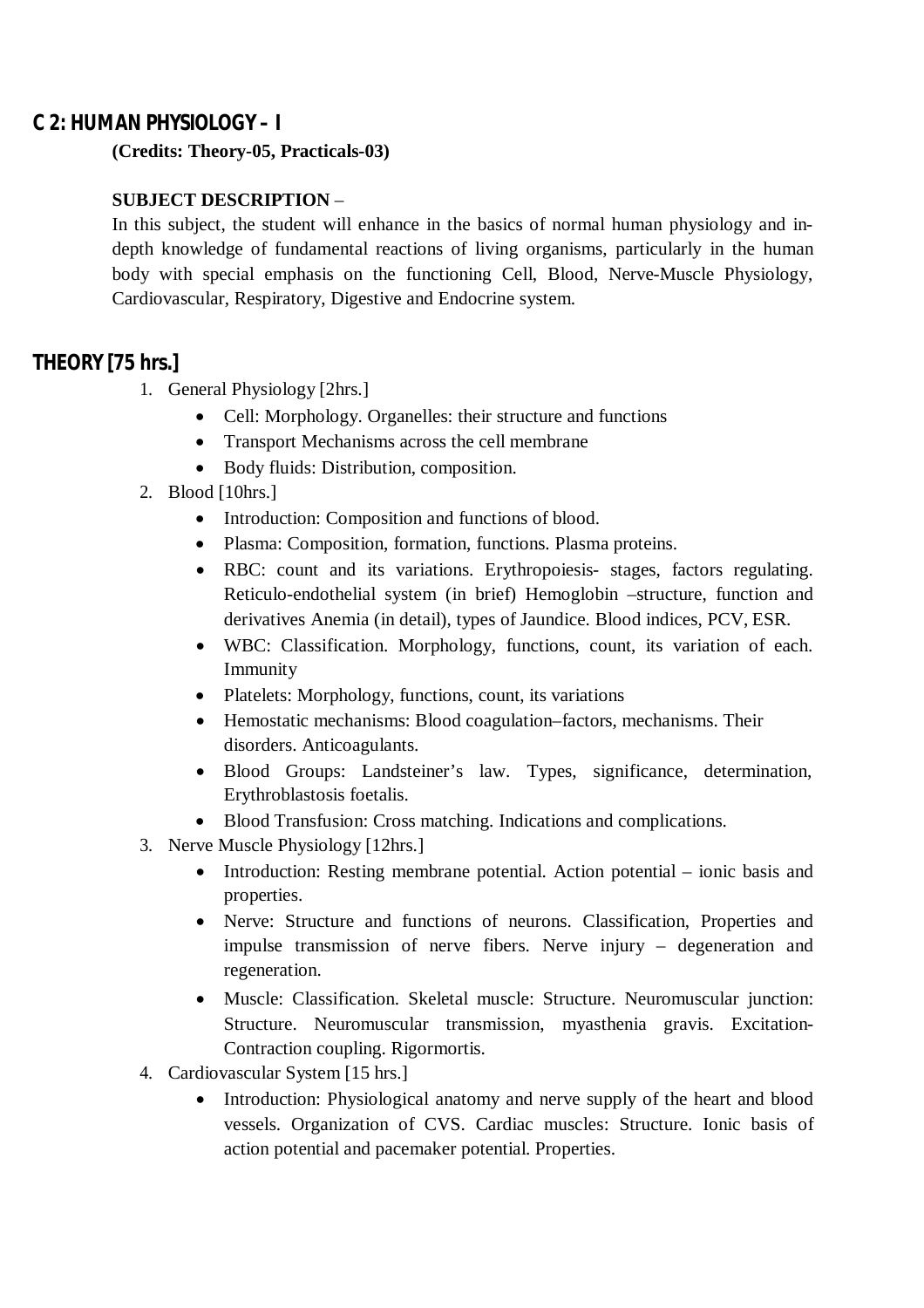- Conducting system: Components. Impulse conduction Cardiac Cycle: Definition. Phases of cardiac cycle. Pressure and volume curves. Heart sounds – causes, character. ECG: Definition. Different types of leads. Waves and their causes. P-R interval. Heart block.
- Cardiac Output: Definition. Normal value. Determinants. Stroke volume and its regulation. Heart rate and its regulation. Their variations
- Arterial Blood Pressure: Definition. Normal values and its variations. Determinants. Peripheral resistance. Regulation of BP.
- Arterial pulse.
- Shock Definition. Classification–causes and features
- Regional Circulation: Coronary, Cerebral and Cutaneous circulation.
- 5. Respiratory System [15 hrs.]
	- Introduction: Physiological anatomy Pleura, tracheo-bronchial tree, alveolus, respiratory membrane and their nerve supply. Functions of respiratory system. Respiratory muscles.
	- Mechanics of breathing: Intrapleural and Intrapulmonary pressure changes during respiration. Chest expansion. Lung compliance: Normal value, pressure-volume curve, factors affecting compliance and its variations. Surfactant – Composition, production, functions. RDS
	- Dead Space: Types and their definition.
	- Pulmonary Circulation. Ventilation-perfusion ratio and its importance.
	- Transport of respiratory gases: Diffusion across the respiratory membrane. Oxygen transport – Different forms, oxygen-hemoglobin dissociation curve. Factors affecting it. P50, Haldane and Bohr Effect. Carbon dioxide transport: Different forms, chloride shift.
	- Regulation of Respiration: Neural Regulation. Hering-breuer's reflex. Voluntary control. Chemical Regulation.
	- Hypoxia: Effects of hypoxia. Types of hypoxia. Hyperbaric oxygen therapy. Acclimatization Hypercapnoea. Asphyxia. Cyanosis – types and features. Dysbarism
	- Disorders of Respiration: Dyspnoea. Orthopnoea. Hyperpnoea, hyperventilation, apnoea, tachypnoea. periodic breathing – types Artificial respiration
- 6. Digestive System [6hrs.]
	- Introduction: Physiological anatomy and nerve supply of alimentary canal. Enteric nervous system
	- Salivary Secretion: Saliva: Composition. Functions. Regulation. Mastication (in brief)
	- Swallowing: Definition. Different stages. Function.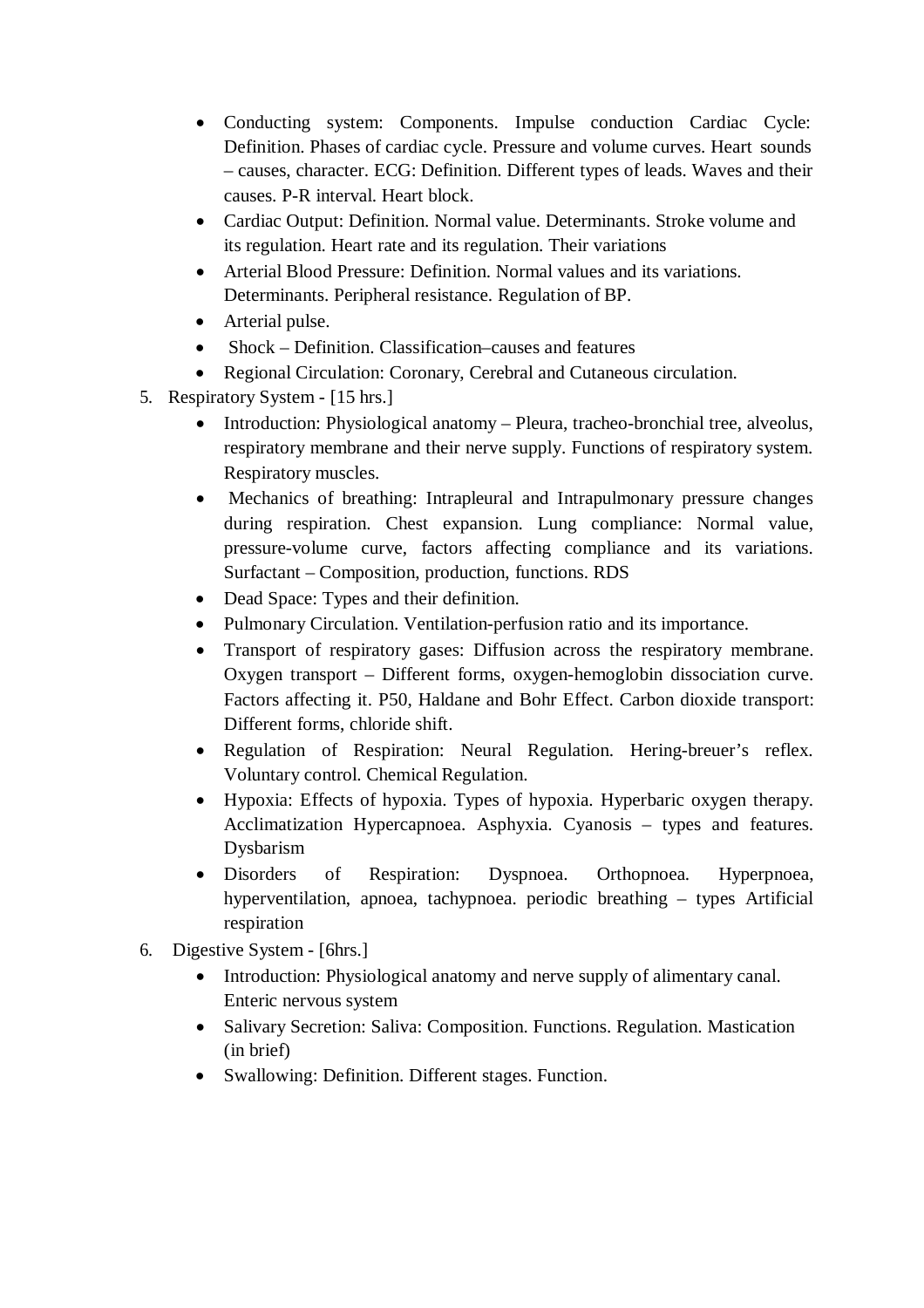- Stomach: Functions. Gastric juice: Gland, composition, function, regulation. Gastrin: Production, function and regulation. Peptic ulcer. Gastric motility. Gastric emptying. Vomiting.
- Pancreatic Secretion: Composition, production, function. Regulation.
- Intestine: Succus entericus: Composition, function and regulation of secretion. Intestinal motility and its function and regulation.
- Mechanism of Defecation.
- 7. Endocrine System [15 hrs.]
	- Introduction: Major endocrine glands. Hormone: classification, mechanism of action. Functions of hormones
	- Parathyroid hormones: secretory cell, action, regulation of secretion. Disorders: Hypoparathyroidism. Hyperthyroidism. Calcium metabolism and its regulation.
	- Adrenal Gland: Adrenal Cortex: Secretory cells, synthesis, action, regulation of secretion of Aldosterone, Cortisol, and Androgens. Disorders: Addison's disease, Cushing's syndrome, Conn's syndrome, Adrenogenital syndrome.
	- Adrenal Medulla: Secretory cells, action, regulation of secretion of adrenaline and noradrenaline. Disorders: Pheochromocytoma.
	- Endocrine Pancreas: Secretory cells, action, regulation of secretion of insulin and glucagon. Glucose metabolism and its regulation. Disorder: Diabetes mellitus.
	- Calcitrol, Thymus and Pineal gland (very brief).
	- Local Hormones. (Briefly).

# **PRACTICAL [45hrs.]**

Practical classes include hematology experiments, clinical examinations, amphibian chart, and recommended demonstrations.

- 1. Hematology: To be done by the students
	- i. Study of Microscope and its uses
	- ii. Determination of RBC count
	- iii. Determination of WBC count
	- iv. Differential leukocyte count
	- v. Estimation of hemoglobin
	- vi. Calculation of blood indices
	- vii. Determination of blood groups
	- viii. Determination of bleeding time
	- ix. Determination of clotting time

### Demonstrations only

- i. Determination of ESR
- ii. Determination of PCV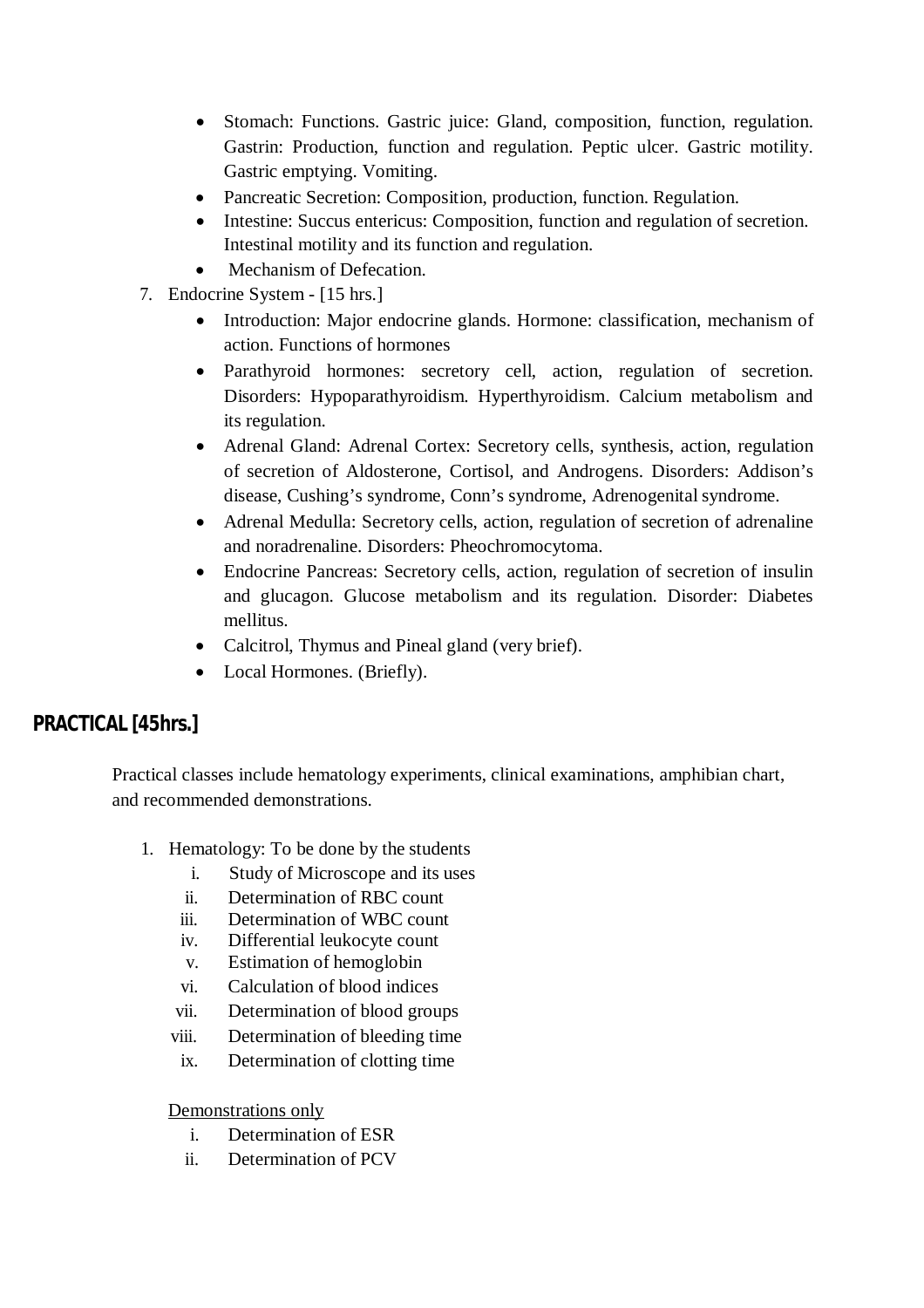- 2. Amphibian Experiments Demonstration and Dry charts Explanation. Instruments used for frog experiments. Kymograph, heart liver, Muscle trough, stimulator.
	- i. Simple muscle curve.
	- ii. Effect of increasing the strength of the stimuli
	- iii. Effect of temperature on muscle contraction
	- iv. Effect of two successive stimuli.
	- v. Effect of Fatigue.
	- vi. Effect of load on muscle contraction
	- vii. Genesis of tetanus and clonus.
	- viii. Velocity of impulse transmission.

# **STUDENT LEARNING OUTCOMES/ OBJECTIVES:**

At the end of the semester the student will be able to:

- Acquire the knowledge of functions of various system of human body.
- Understand the role of various cells, enzymes and hormones of the human body.
- To demonstrate and understand the various hematological findings.
- To enhance the knowledge of various system and applied physiology of it.

### *Recommended Textbooks:*

- $\triangleright$  Text book of medical physiology Guyton Arthur
- $\triangleright$  Concise medical physiology Chaudhuri Sujit K.
- $\triangleright$  Human Physiology Chatterjee C.C
- $\triangleright$  Text book of practical Physiology Ranade.
- $\triangleright$  Text of Physiology A.K.Jain.
- > Basics of Medical physiology- Venkatesh D & Sudhakar H H
- $\triangleright$  Manipal Manual of Physiology Prof. C N Chandrashekar

### *Reference books:*

- $\triangleright$  Review of Medical Physiology Ganong William F.
- $\triangleright$  Physiological basis of Medical practice Best & Taylor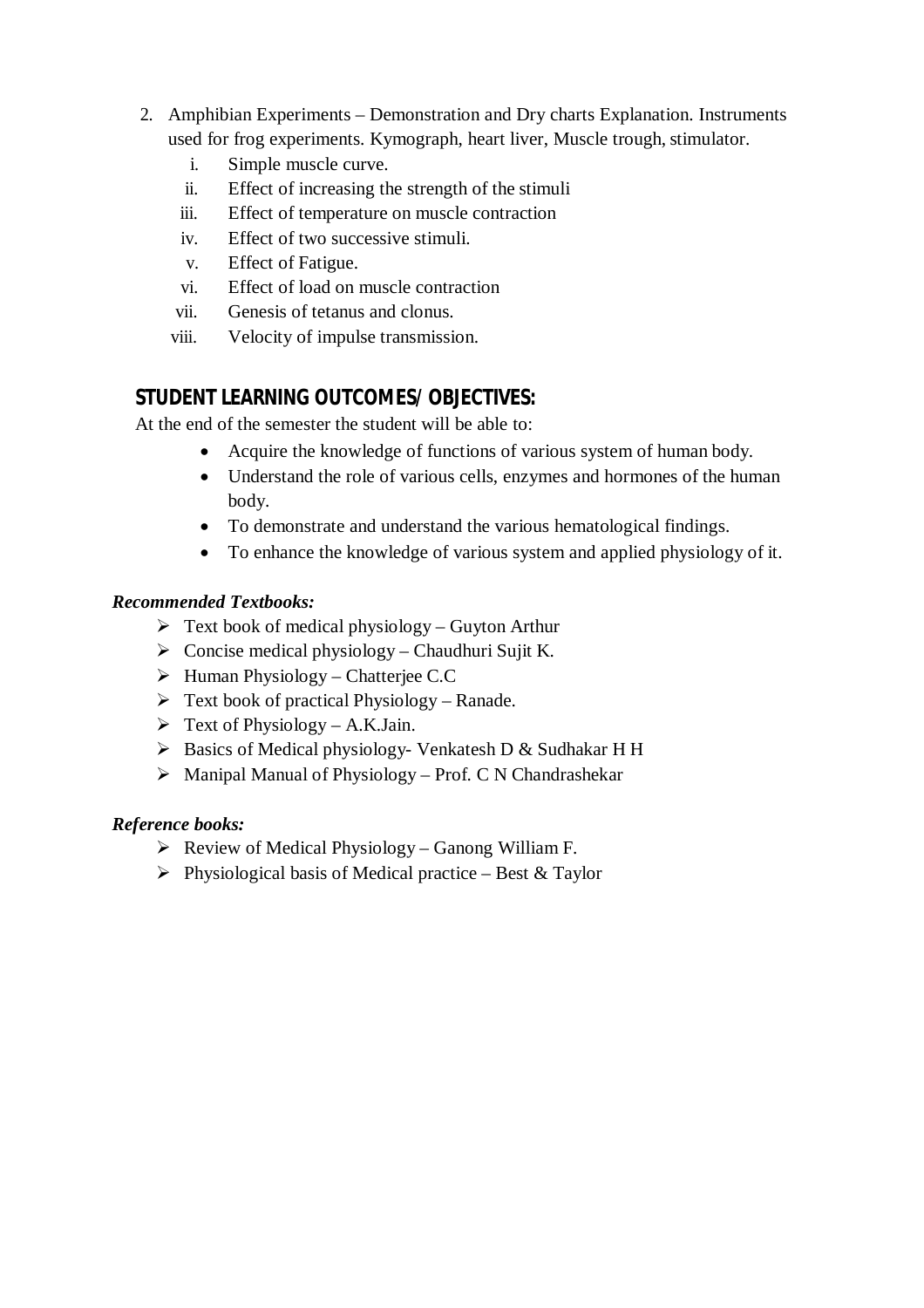### **C 3: BIOCHEMISTRY**

**(Credits: Theory-04, Practicals-00)**

### **SUBJECT DESCRIPTION** –

In this course, the student will learn the essentials of biochemistry in nutrition and biochemical reactions.

# **THEORY [60hrs.]**

- 1. Nutrition  $-$  [5 hrs.]
	- Definition, and its significance Energy requirement of a person Basal metabolic rate: Definition, Normal values, factor affecting BMR Special dynamic action of food.
	- Physical activities Energy expenditure for various activities. Calculation of Introduction, Importance of nutrition Calorific values, Respiratory quotient – energy requirement of a person
	- Balanced diet
		- i. Recommended dietary allowances
		- ii. Role of carbohydrates in diet: Digestible carbohydrates and dietary fibers
		- iii. Role of lipids in diet
		- iv. Role of proteins in diet: Quality of proteins Biological value, net protein utilization, Nutritional aspects of proteins-essential and non- essential amino acids. Nitrogen balance
		- v. Nutritional disorders.
- 2. Carbohydrate Chemistry [3 hrs.]
	- Definition, general classification with examples, Glycosidic bond
	- Structures, composition, sources, properties and functions of Monosaccharides, Disaccharides, Oligosaccharides and Polysaccharides.
	- Glycosaminoglycan (mucopolysaccharides)
- 3. Lipid Chemistry [3hrs]
	- Definition, general classification
	- Definition, classification, properties and functions of Fatty acids, Triacylglycerol, Phospholipids, Cholesterol
	- Essential fatty acids and their importance
	- Lipoproteins: Definition, classification, properties, Sources and function Ketone bodies
- 4. Amino-acid Chemistry [3hrs]
	- Amino acid chemistry: Definition, Classification, Peptide bonds
	- Peptides: Definition, Biologically important peptides
	- Protein chemistry: Definition, Classification, Functions of proteins,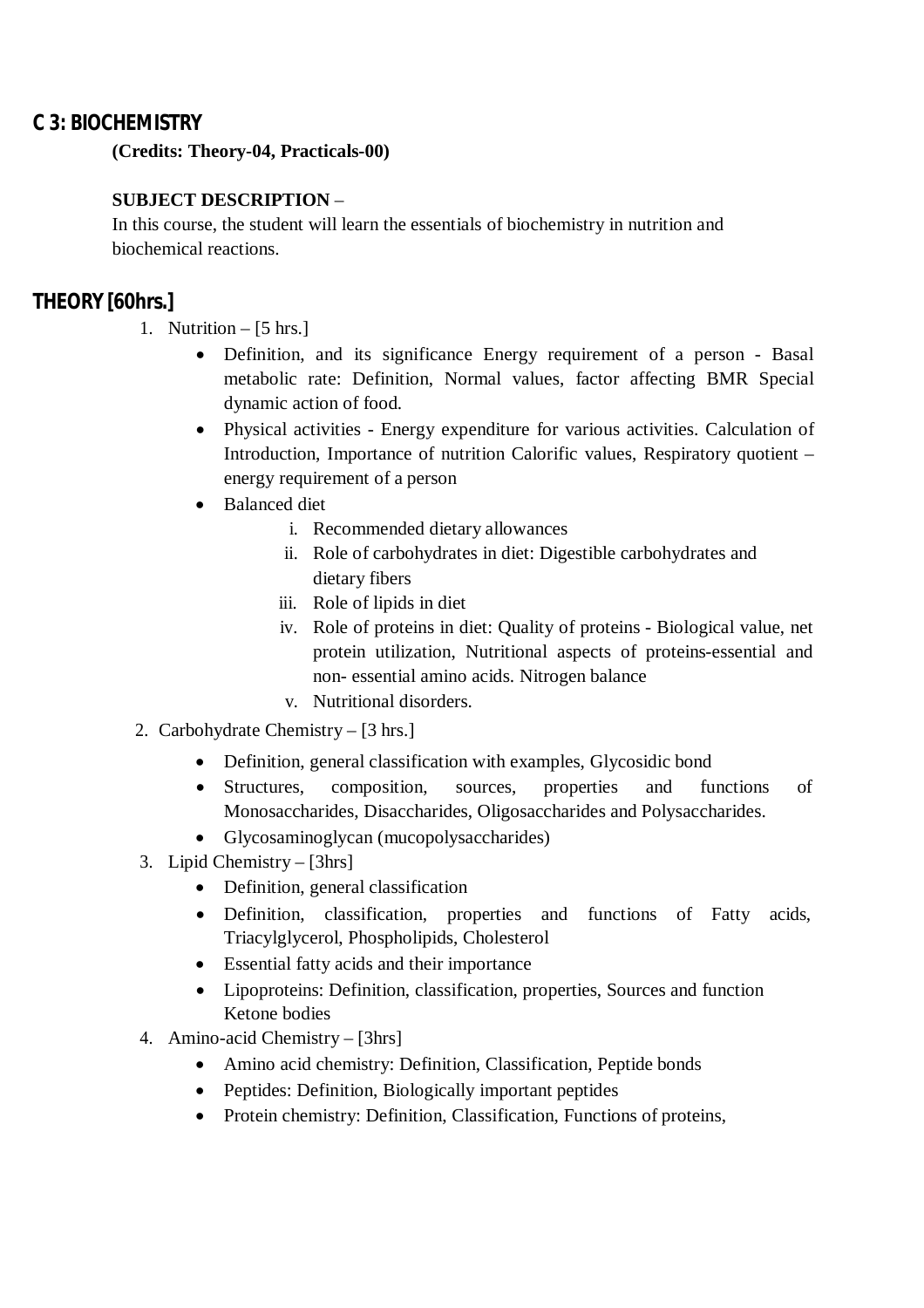- 5. Enzymes [3hrs]
	- Definition, Active site, Cofactor (Coenzyme, Activator), Proenzyme. Classification with examples, Factors effecting enzyme activity, Enzyme inhibition and significance, Isoenzymes, Diagnostic enzymology (clinical significance of enzymes)
- 6. Nucleotide and Nucleic acid Chemistry [2hrs]
	- Nucleotide chemistry: Nucleotide composition, functions of free nucleotides in body.
	- Nucleic acid (DNA and RNA) chemistry: Difference between DNA and RNA, Structure of DNA (Watson and Crick model), Functions of DNA. Structure and functions of tRNA, rRNA, mRNA.
- 7. Carbohydrate Metabolism [5 hrs.]
	- Introduction, Glycolysis Aerobic, Anaerobic Citric acid cycle, Substrate level phosphorylation.
	- Glycogen metabolism Glycogenesis, Glycogenolysis, Metabolic disorders glycogen, Gluconeogenesis, Cori cycle
	- Hormonal regulation of glucose, Glycosuria, Diabetes mellitus.
- 8. Lipid Metabolism [5 hrs.]
	- Introduction to lipid metabolism, Lipolysis, Oxidation of fatty acids -oxidation of fatty acids,
	- Lipogenesis Denovo synthesis of fatty acids, chain elongation, desaturation, triacylglycerol synthesis, fat metabolism in adipose tissues
	- Ketone body metabolism: Ketone body formation (ketogenesis), utilization (ketolysis), ketosis, Rothera's test.
	- Cholesterol metabolism: synthesis, degradation, cholesterol transport
	- Hypercholesterolemia and its effects (atherosclerosis and coronary heart diseases) Hypocholesterolemic agents, Common hyperlipoproteinemia, Fatty liver
- 9. Amino acid and Protein Metabolism [5 hrs.]
	- Catabolism of amino acids Introduction, transamination, deamination, Fate of ammonia, transport of ammonia, Urea cycle
	- Specialized products formed from amino acids from glycine, arginine, methionine, phenylalanine and tyrosine.
- 10. Vitamins [7 hrs.]
	- Definition, classification according to solubility,
	- Individual vitamins Sources, Coenzyme forms, functions, RDA, digestion, absorption and transport, deficiency and toxicity.
- 11. Mineral Metabolism- [2hrs]
	- Definition, Sources, RDA, Digestion, absorption, transport, excretion, functions, disorder of Individual minerals - Calcium, phosphate, iron, Magnesium, fluoride, selenium, molybdenum, copper. Phosphate, calcium and iron in detail.
- 12. Muscle Contraction [2hrs.]
	- Contractile elements in muscle, briefly on the process of muscle contraction,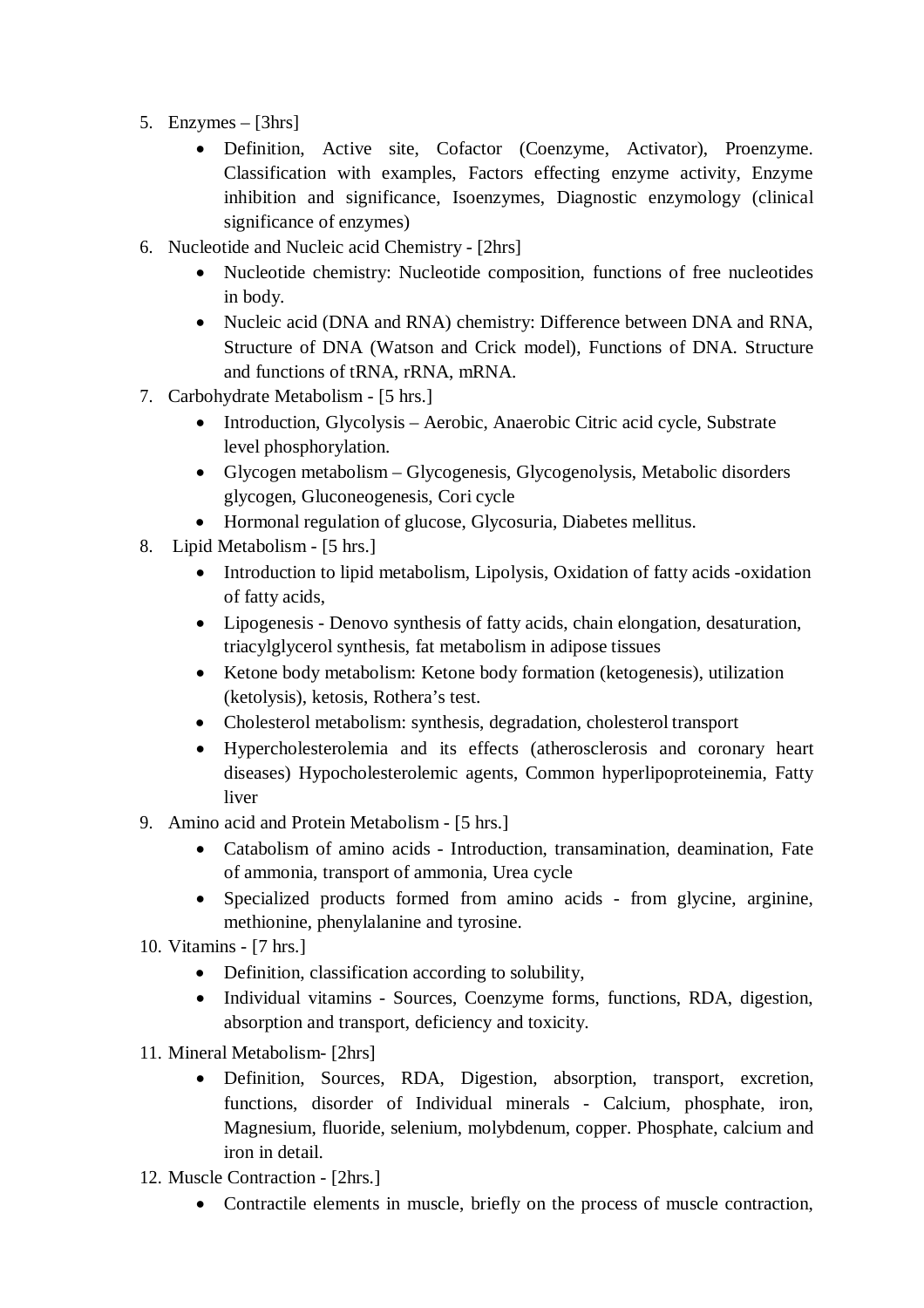Energy for muscle contraction.

- 13. Biochemistry of Connective tissue [2 hrs.]
	- Introduction, various connective tissue proteins: Collagen, elastin Structure and associated disorders. Glycoproteins, Proteoglycans.
- 14. Acid-Base balance [2 hrs.]
	- Acids, bases and buffers, pH. Buffer systems of the body, bicarbonate buffer system Role of lungs and kidneys in acid base balance, Acid base imbalance.
- 15. Water balance [1 hrs.]
	- Water distribution in the body, Body water, water turnover, Regulation of water balance: role of ADH and thirst center.
- 16. Electrolyte balance [1 hrs.]
	- Osmolarity. Distribution of electrolytes.
	- Electrolyte balance: Role of aldosterone, rennin angiotensin system and ANF.
- 17. Clinical Biochemistry [2 hrs.]
	- Normal levels of blood and urine constituents, Relevance of blood and urine levels of Glucose, Urea, Uric acid, Creatinine, Calcium, Phosphates, pH and Bicarbonate. Liver function tests, Renal function tests.

### **STUDENT LEARNING OUTCOMES/ OBJECTIVES:**

At the end of the semester the student will be able to:

 To acquire knowledge about chemical composition of nutrients and various metabolic reactions in the body.

### *Recommended Textbooks:*

- MURRAY [ROBERT KK], Harper's Bio Chemistry Ed 24, Prentice Hall. 1996, p925,
- RAMAKRISHNA [S], PRASANNA [KG], RAJAN [R], Text Book of Medical Biochemistry, Ed1, orient Langman, Bombay 1980, and p717.
- VASUDEVAN [DM] and SREE KUMARI [S], Text Book of Bio Chemistry for Medical students, Ed 1, Jaypee Brothers, New Delhi, 1995, p637
- DAS [Debajyothi], Biochemistry, Ed. 7, Academic Publishers Calcutta, 1992, p648
- PRASAD RM, RM's Physiotherapy Textbook Series, Text book of Biochemistry for Bachelor of Physiotherapy First Edition, RM Publications, Mangalore

### *Reference books:*

- Textbook of Medical Bio-Chemistry Dr. M. N. Chatterjee, Latest Edition, Jaypee Publication.
- Fundamental of Bio-Chemistry DR. A. C. Deb, Latest Edition, Central Publication.
- Bio-Chemistry introduction Mekee, Latest Edition, McGraw-Hill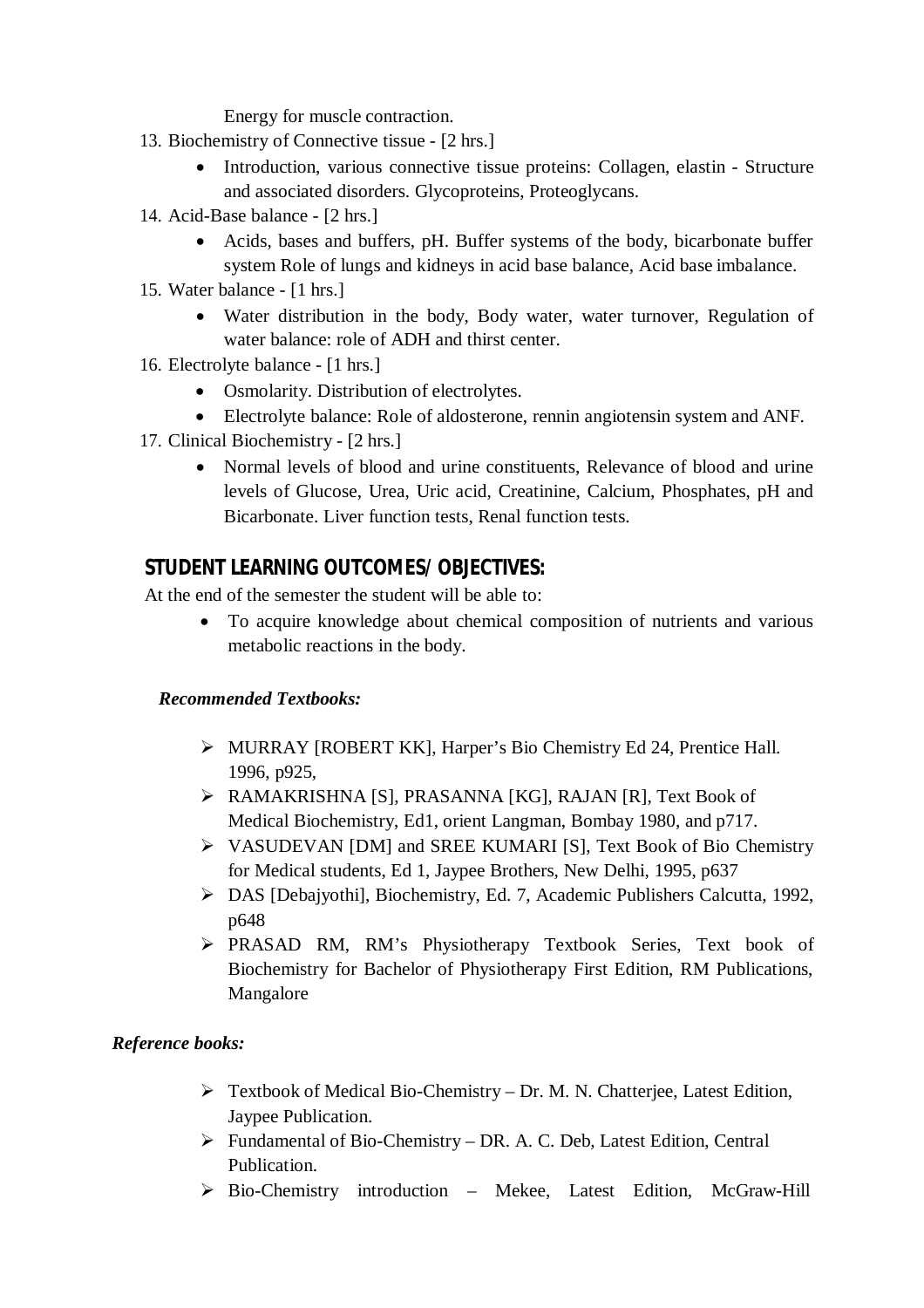Publication.

# **C 4: SOCIOLOGY**

**(Credits: Theory-04, Practicals-00)**

### **SUBJECT DESCRIPTION** –

Sociology will introduce student to the basic sociology concepts, principles and social process, social institutions in relation to the individual, family and community and the various social factors affecting the family in rural and urban communities in India will be studied.

# **THEORY [60hrs.]**

- 1. Introduction: [6 hrs.]
	- Meaning- Definition and scope of sociology
	- Its relation to Anthropology, Psychology, Social Psychology.
	- Methods of Sociological investigations- Case study, social survey, questionnaire, Interview and opinion poll methods.
	- Importance of its study with special reference to Health Care Professionals.
- 2. Social Factors in Health and disease situations: [4 hrs.]
	- Meaning of social factors
	- Role of social factors in health and illness
- 3. Socialization: [6 hrs.]
	- Meaning and nature of socialization.
	- Primary, Secondary and Anticipatory socialization.
	- Agencies of socialization.
- 4. Social Groups: [6 hrs.]
	- Concepts of social groups, influence of formal and informal groups on health and sickness. The role of primary groups and secondary groups in the hospital and rehabilitation setup.
- 5. Family: [4 hrs.]
	- The family, meaning and definitions.
	- Functions of types of family
	- Changing family patterns
	- Influence of family on the individuals health, family and nutrition, the effects of sickness in the family and psychosomatic disease and their importance to physiotherapy.
- 6. Community: [4 hrs.]
	- Rural community: Meaning and features Health hazards of ruralities, health hazards to tribal community.
	- Urban community: Meaning and features- Health hazards of urbanities.
- 7. Culture and Health: [6 hrs.]
	- Concept of Health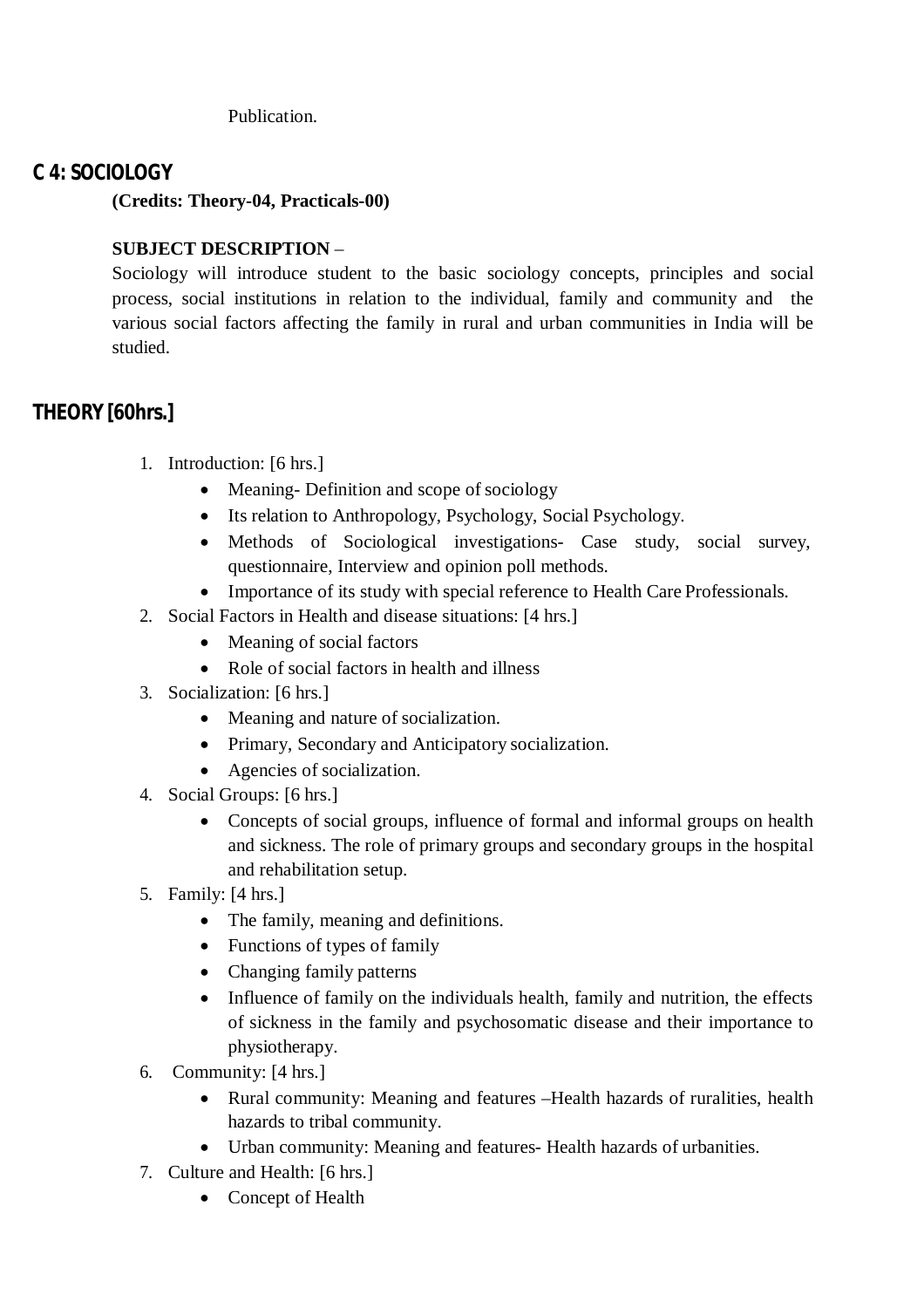- Concept of Culture
- Culture and Health
- Culture and Health Disorders
- 8. Social Problems of disabled: Consequences of the following social problems in relation to sickness and disability, remedies to prevent these problems. [9 hrs.]
	- Population explosion
	- Poverty and unemployment
	- Beggary
	- Juvenile delinquency
	- Prostitution
	- Alcoholism
	- Problems of women in employment
	- Geriatric problems
	- Problems of underprivileged.
- 9. Social worker: [3 hrs.]
	- Meaning of Social Work
	- The role of a Medical Social Worker.

# **STUDENT LEARNING OUTCOMES/ OBJECTIVES:**

At the end of the semester the student will be able to:

- Know about Sociology and its importance in the health care delivery system.
- Understand the role of family and community in the development of human behavior.
- Understand the social and economic aspect of community that influence the health of the people.
- Know the role of therapist as a member of society, and the interdependence of individuals and society.

### *Recommended Textbooks:*

- $\triangleright$  Sachdeva and Vidyabushan, Introduction to the study of sociology
- INDRANI T K, Text Books of Sociology for Graduates Nurses and Physiotherapy Students. JP Brothers, New Delhi,10

# *Reference books:*

- $\triangleright$  Sociology for Physiotherapy students by Diyendunarayana Bid, 1<sup>st</sup> Edition, Jaypee Publication.
- $\triangleright$  Textbook of Sociology for Physiotherapy Students by KP Neeraja, 1<sup>st</sup> Edition, Jaypee Publication.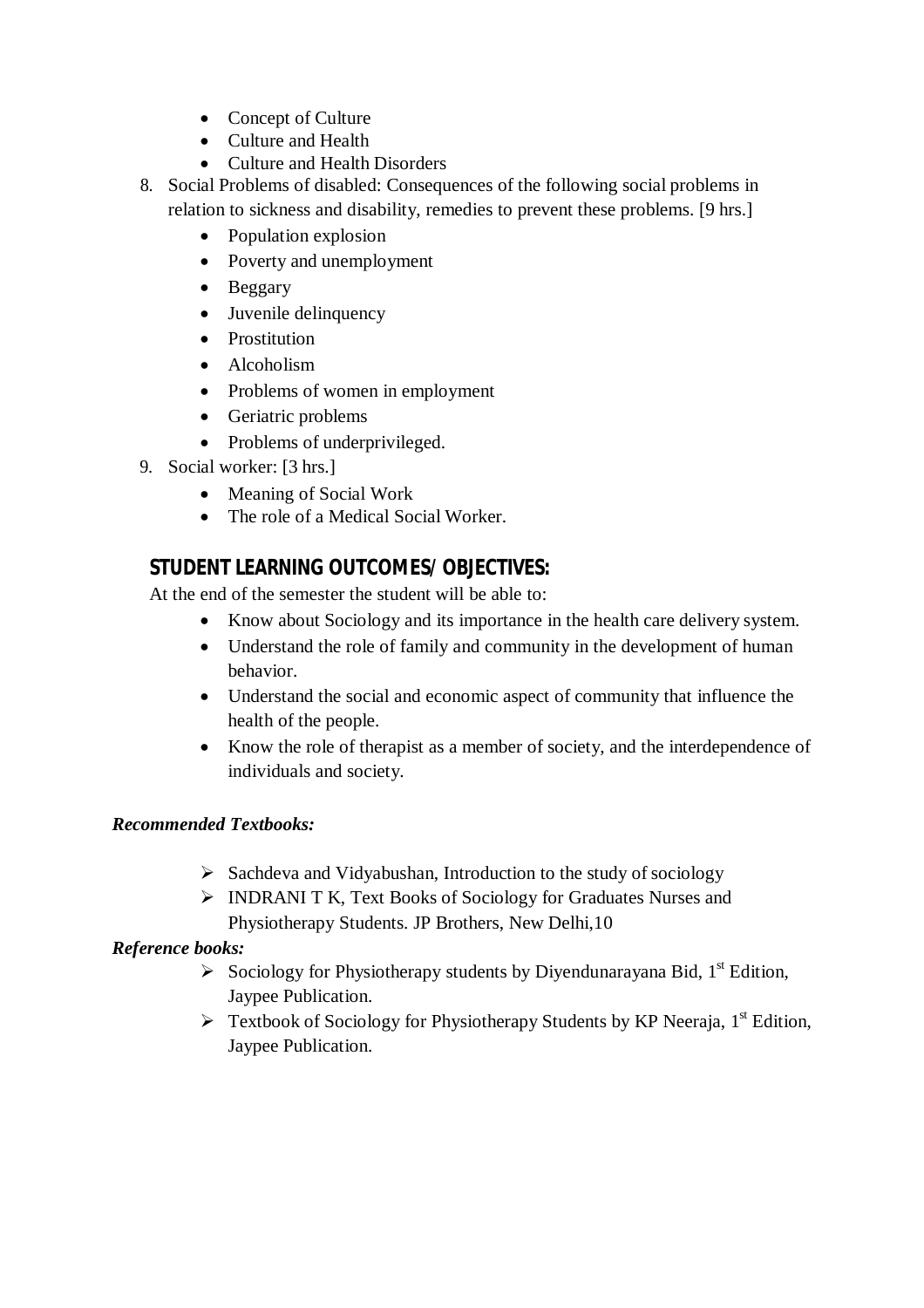# **DSE-1: HEALTHCARE DELIVERY SYSTEM IN INDIA**

**(Credits: Theory-02, Practicals-00)**

### **SUBJECT DESCRIPTION** –

The course provides the students a basic insight into the main features of Indian health care delivery system and how it compares with the other systems of the world. Topics to be covered under the subject are as follows:

# **THEORY [30 Hrs.]**

- 1. Introduction to healthcare delivery system [6 hrs.]
	- Healthcare delivery system in India at primary, secondary and tertiary care
	- Community participation in healthcare delivery system
	- Health system in developed countries.
	- National Health Mission
	- National Health Policy
	- Issues in Health Care Delivery System in India
- 2. National Health Programme- Background objectives, action plan, targets, operations, achievements and constraints in various National Heath Programme. [6 hrs.]
- 3. Introduction to AYUSH system of medicine [6 hrs.]
	- Introduction to Ayurveda.
	- Yoga and Naturopathy
	- Unani
	- Siddha
	- Homeopathy
- 4. Health scenario of India- past, present and future [2 hrs.]
- 5. Demography & Vital Statistics- [5 hrs.]
	- $\bullet$  Demography its concept
	- $\bullet$  Vital events of life & its impact on demography
	- Significance and recording of vital statistics
	- Census  $&$  its impact on health policy
- 6. Epidemiology [5hrs.]
	- Principles of Epidemiology
	- Natural History of disease
	- Methods of Epidemiological studies
	- Epidemiology of communicable & non-communicable diseases, disease transmission, host defense immunizing agents, cold chain, immunization, disease monitoring and surveillance.

# **STUDENT LEARNING OUTCOMES/ OBJECTIVES**

At the end of the semester the student will be able to:

 Learner will demonstrate knowledge about the primary aims and objectives of Healthcare delivery system in India.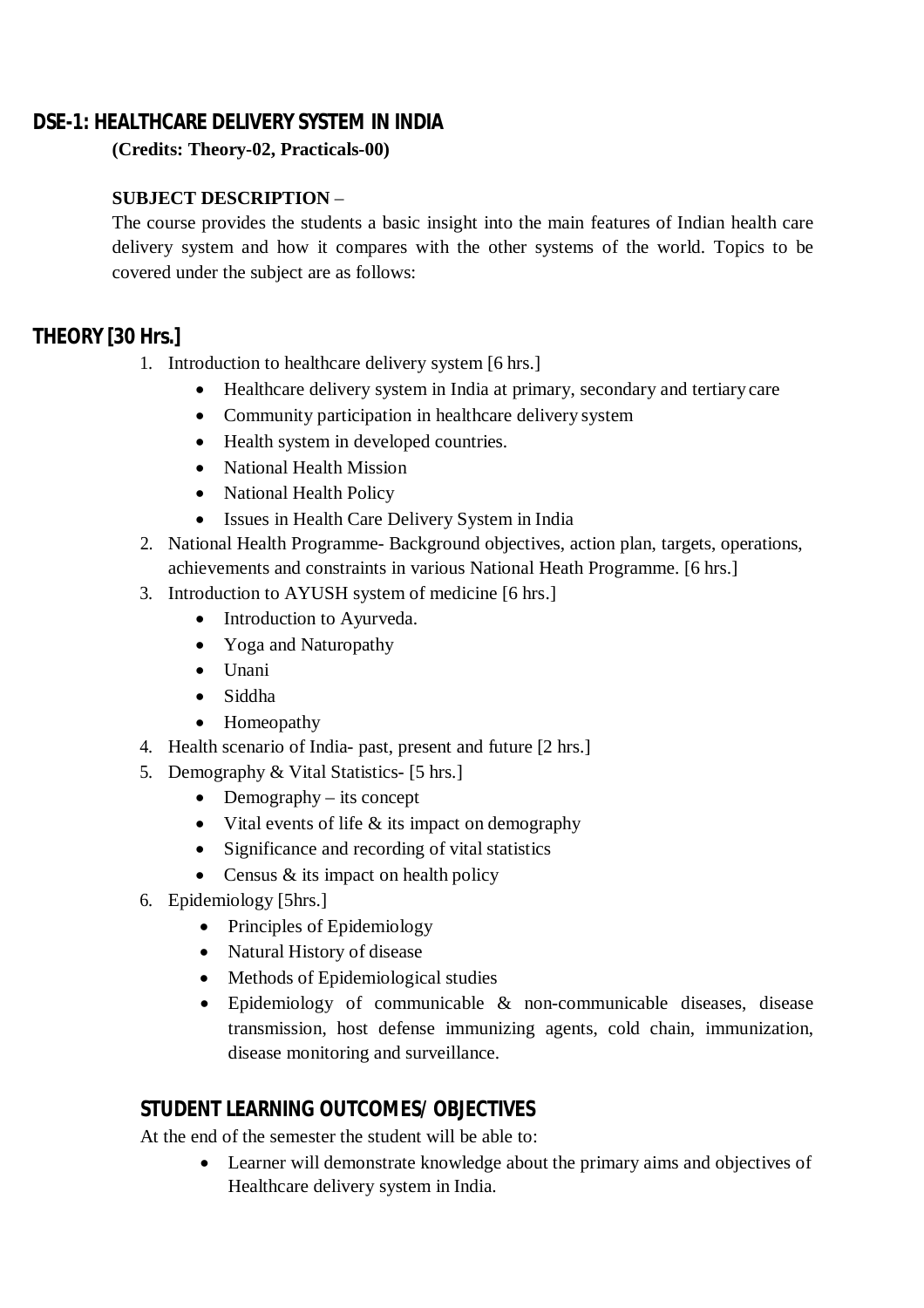• Learner will demonstrate knowledge about various Healthcare delivery system & health scenario of India.

### *Recommended Textbooks:*

- $\triangleright$  Textbook of Preventive & Social Medicine- Dr. K. Park
- $\triangleright$  Textbook of community medicine: V. K. Mahajan

#### *Reference books*

- $\triangleright$  Population studies Asha Bhendre
- $\triangleright$  Effective communication methods Asha Kaul
- $\triangleright$  Hospital Administration Tabish

### **DSE-2: MEDICAL/ PHYSIOTHERAPY LAW AND ETHICS**

#### **(Credits: Theory-02, Practicals-00)**

#### **SUBJECT DESCRIPTION** –

Legal and ethical considerations are firmly believed to be an integral part of medical practice in planning patient care. Advances in medical sciences, growing sophistication of the modern society's legal framework, increasing awareness of human rights and changing moral principles of the community at large, now result in frequent occurrences of healthcare professionals being caught in dilemmas over aspects arising from daily practice.

Medical/ Physiotherapy ethics has developed into a well based discipline which acts as a "bridge" between theoretical bioethics and the bedside. The goal is "to improve the quality of patient care by identifying, analyzing, and attempting to resolve the ethical problems that arise in practice". Doctors are bound by, not just moral obligations, but also by laws and official regulations that form the legal framework to regulate medical practice. Hence, it is now a universal consensus that legal and ethical considerations are inherent and inseparable parts of good medical practice across the whole.

### **THEORY [30 Hrs.]**

Few of the important and relevant topics that need to focus on are as follows:

- 1. Medical ethics versus medical law Definition Goal Scope [2 hrs.]
- 2. Introduction to Code of conduct [2 hrs.]
- 3. Basic principles of medical ethics Confidentiality [2 hrs.]
- 4. Malpractice and negligence Rational and irrational drug therapy [2 hrs.]
- 5. Autonomy and informed consent Right of patients [2 hrs.]
- 6. Care of the terminally ill- Euthanasia [1 hrs.]
- 7. Organ transplantation [2 hrs.]
- 8. Medical diagnosis versus physiotherapy diagnosis. [2 hrs.]
- 9. Medico legal aspects of medical records Medico legal case and type- Records and document related to MLC - ownership of medical records - Confidentiality Privilege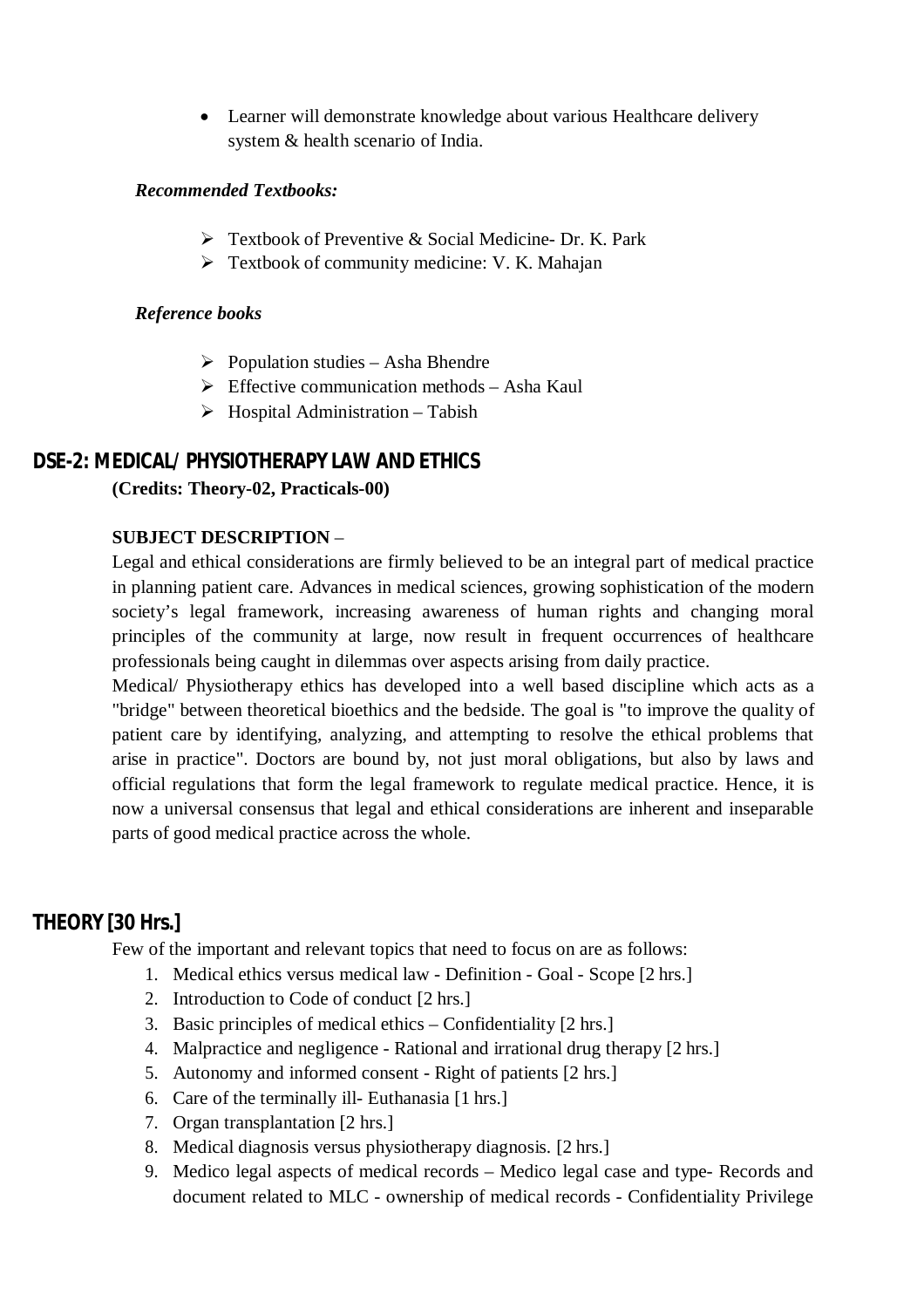communication - Release of medical information - Unauthorized disclosure retention of medical records - other various aspects. [3 hrs.]

- 10. Biomedical ethical principles [2 hrs.]
- 11. Code of ethics for physiotherapists [2 hrs.]
- 12. Ethics documents for physiotherapists [2 hrs.]
- 13. Laws affecting physiotherapy practice [2 hrs.]

### **STUDENT LEARNING OUTCOMES/OBJECTIVES:**

At the end of the semester the student will be able to:

- Acquire the knowledge of ethical code of professional practice as well as its moral and legal aspects and its role WHO and WCPT.
- Understand the moral values and meaning of ethics.
- Acquire Hospital Discipline and communication skills in relation with patients, peers, seniors and other Professionals.

#### *Recommended Textbooks:*

- $\triangleright$  Medical Ethics by C M Francis.
- $\triangleright$  George V Lobo Current Problems in Medical Ethics
- $\triangleright$  Consumer Protection Act 1986, Government of India, New Delhi.
- $\triangleright$  Francis C M Hospital Administration
- $\triangleright$  Davies, R and Macaulay, BMC Hospital Planning and Administration
- Health Services Management, Analysis& Application , Wadsworth Publishing Company, Belmont 100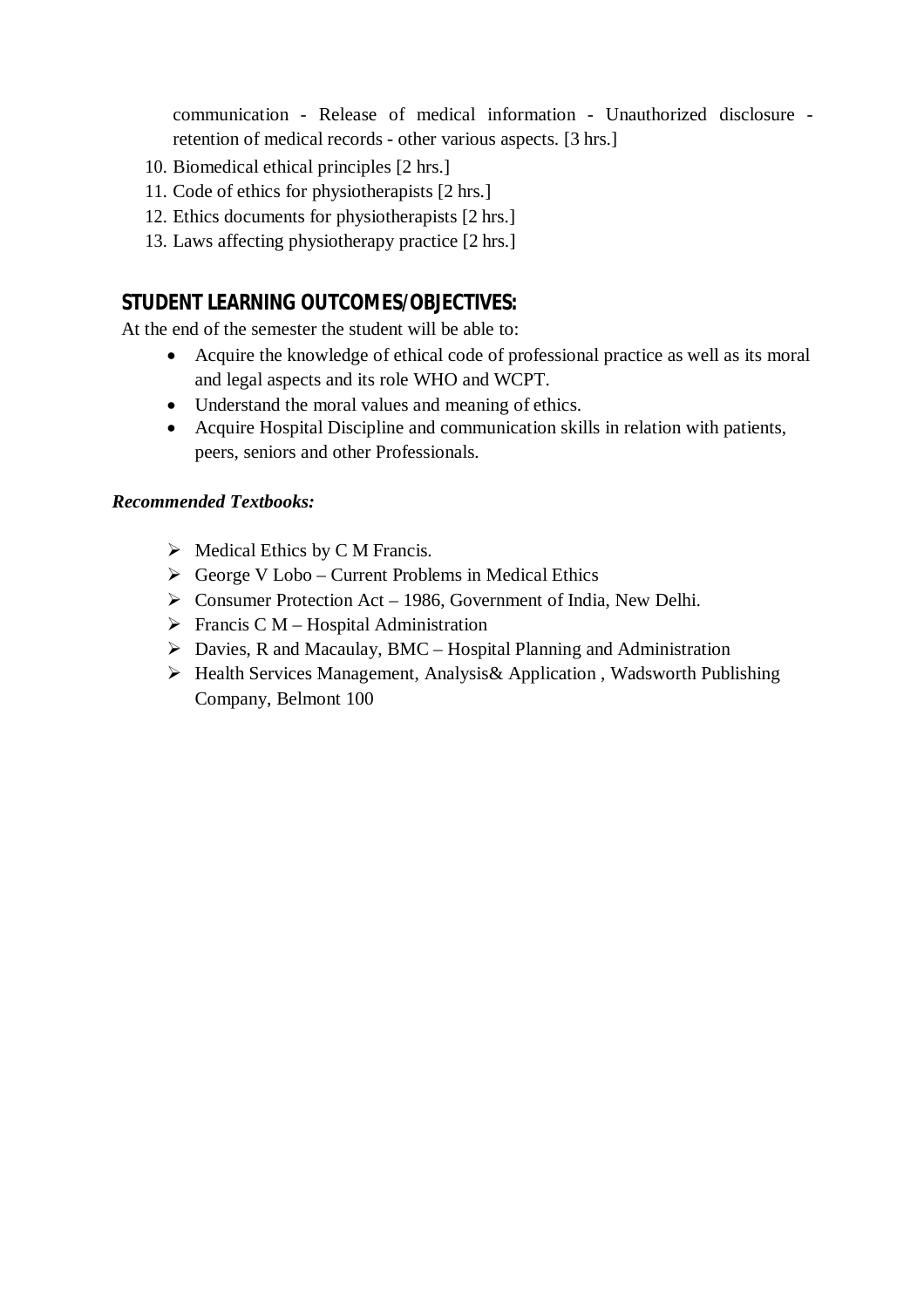# **AECC-1: ENGLISH, COMMUNICATION AND SOFT SKILLS**

**(Credits: Theory-02, Practicals-00)**

### **SUBJECT DESCRIPTION** –

To help learners to develop familiarity with and proficiency in English language, learn the use of language at personal, academic and professional fronts, become accomplished, active readers who appreciate ambiguity and complexity, and who can articulate their own interpretations with an awareness and curiosity for other perspectives. To gain a knowledge of the major traditions of literatures, and an appreciation for the diversity of literary, cultural and social voices within.

# **THEORY [30 hrs.]**

- 1. Basic Language Skills: Grammar and Usage. [3 hrs.]
- 2. Business Communication Skills. With focus on speaking Conversations, discussions, dialogues, short presentations, pronunciation. [3 hrs.]
- 3. Teaching the different methods of writing like letters, E-mails, report, case study, collecting the patient data etc. Basic compositions, journals, with a focus on paragraph form and organization. [3 hrs.]
- 4. Basic concepts & principles of good communication [3 hrs.]
- 5. Special characteristics of health communication [3 hrs.]
- 6. Types & process of communication verbal, non-verbal and written communication. Upward, downward and lateral communication. [3 hrs.]
- 7. Therapeutic communication: empathy versus sympathy. [3 hrs.]
- 8. Communication methods for teaching and learning. [3 hrs.]
- 9. Communication methods for patient education. [3 hrs.]
- 10. Barriers of communication & how to overcome. [3 hrs.]

# **STUDENT LEARNING OUTCOMES/ OBJECTIVES:**

At the end of the semester, the student will be able to:

- To communicate effectively, communicate message accurately, handle intercultural situation that require thoughtful communication.
- To use appropriate words and tones and so on.
- Understand and demonstrate communicative and functional use of English language.
- Appreciate literature and understand socio-cultural context.

### *Recommended Text Books*

- $\triangleright$  English For Technical Communication Volume 1&2 Combined, Lakshminarayanan RK
- $\triangleright$  The Functional Aspects of Communication Skills, Prasad P & Sharma R K
- $\triangleright$  A Communication Grammar of English, Leech Geoffrey
- English Conversation for All Occasions, GKM